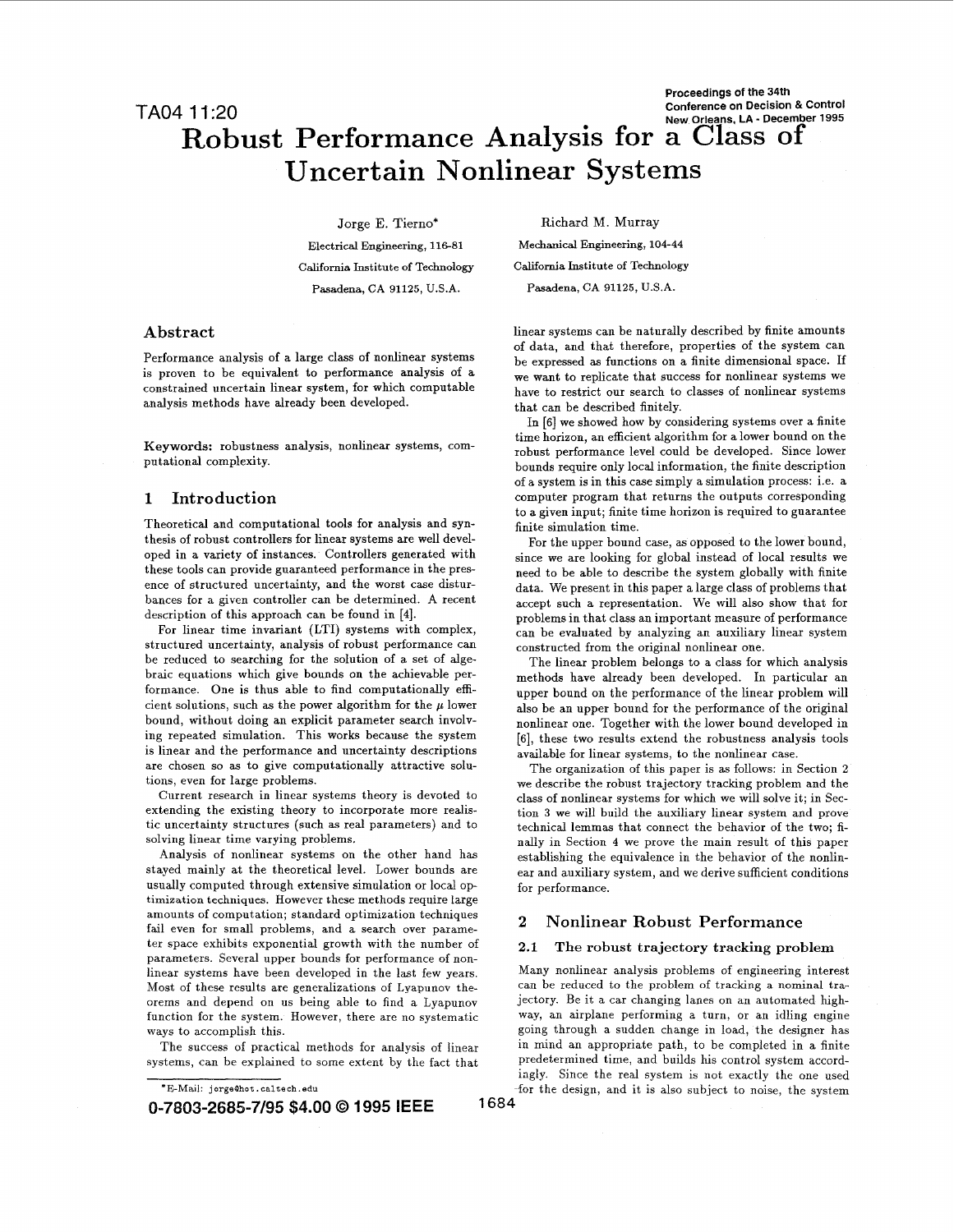will not follow the intended trajectory. However, the design can still be considered successful if the real trajectory remains close enough to the nominal or expected one in an appropriate norm.

In this paper we will consider a restricted version of this problem. Our performance measure will be the 2-norm of the error signal (i.e. the difference between the nominal and the actual trajectory.) If needed the error signal can be weighted by a multiplicative time function. Noise signals will be bounded in the 2-norm. The system equations will be allowed to depend on a set of real parameters varying in closed intervals. The initial conditions for some or all of the state variables will also be allowed to vary in given closed intervals.

To simplify the notation we will work in the following with a system with one uncertain parameter and one noisy input. However all the results presented generalize naturally.

Let *u* be the noise signal perturbing the system, and let the error signal **y** be the difference between the nominal and the actual trajectories.The equations describing the system will then be:

$$
x_{k+1} = f(x_k, u_k, \delta, k)
$$
  
\n
$$
y_k = g(x_k, u_k, \delta, k)
$$
 (1)

with the following constraints:

$$
|\delta| \le 1
$$
  

$$
||u||_2 \le 1
$$
 (2)

For a given level of performance  $\gamma$  the robust performance question can be set as a feasibility question. The performance level  $\gamma$  is met if and only if the following set of equations:

$$
x_{k+1} = f(x_k, u_k, \delta, k)
$$
  
\n
$$
y_k = g(x_k, u_k, \delta, k)
$$
 (3)

with the following constraints:

$$
|\delta| \le 1
$$
  
 
$$
||u||_2 \le 1
$$
  
 
$$
||y||_2 \ge \gamma
$$
 (4)

admits no solutions.

#### **2.2 Finite global descriptions**

Our goal is to develop algorithms, suitable for implementation on a digital computer, to compute a global upper bound for the performance of a nonlinear system. **A** fundamental precondition for the development of such an algorithm is a finite description of the nonlinear system. Note that a finite description implies more than specifying the problem with finitely many characters; the decoding of such a description has to be doable by a finite procedure **as** well. Given the large variety of behaviors in nonlinear systems, it is doubtful that such an encoding exists for a generality of problems. However, we will exhibit a large class of nonlinear problems, that we believe to be of engineering relevance, for which we can develop a finite representation and derive from it efficient analysis algorithms.

#### **The class of rational nonlinear systems**

The class of problems we will study consists of discrete time nonlinear systems, with a finite time horizon performance specification. (That is to say we are only concerned with **1685** 

the behavior of the system over the first *T* time steps.) The evolution of the state *x* and output **y** of the system will be governed by the equations:

$$
x_{k+1} = f(x_k, u_k, \delta^p, k)
$$
  
\n
$$
y_k = g(x_k, u_k, \delta^p, k) \quad k = 1, \dots, T
$$
\n(5)

where *u* is the vector of input signals,  $\delta^p$  is a vector of uncertain parameters, and *x1* is the initial state. Furthermore, we will require the functions *f* and *q* to be rational expressions of the state, input and parameter variables. We will also require the following well posedeness condition: there exist vectors of positive constants  $K_k^x$ ,  $K_k^u$ , and  $K_k^{\delta}$  such that  $f(x_k, u_k, \delta^p, k)$  and  $g(x_k, u_k, \delta^p, k)$  are well defined for all  $x$ ,  $u$ , and  $\delta^p$  satisfying:

$$
|x_k| < K_k^x, \quad |u_k| < K_k^u, \quad |\delta_k^p| < K_k^{\delta} \tag{6}
$$

where absolute values and inequalities are meant in the element by element sense. Furthermore we will require that if the input signals and parameters remain within those given bounds for all  $k = 1, ..., T$ , and the initial state  $x_1$  verifies  $|x_1|$  <  $K_1^x$ , then the state remains within its bounds for all  $k = 1, ..., T$ . Finally we will assume that 0 is an equilibrium point, i.e.  $f(0, 0, \delta^p, k) = f(0, 0, \delta^p, k) = 0.$ 

#### **Constant matrix representation**

In this section we will derive a constant matrix representation for a system in the class defined previously. To simplify the notation we will consider a system with one state, one scalar input and one uncertain parameter. The extension to a general problem in the class is straightforward.

As f and g are rational functions of  $x_k$  and  $u_k$  that do not blow up at zero, they can be expressed as linear fractional transformations on those same variables. This means that there exists a matrix *Mk* whose entries only depend on *<sup>k</sup>* and natural numbers *m,* and *mu* such that

$$
\begin{bmatrix} f(x_k, u_k, \delta_k^p, k) \\ g(x_k, u_k, \delta_k^p, k) \end{bmatrix} = M_k * D, \tag{7}
$$

where  $*$  denotes the Redheaffer star-product, and  $D$  is the diagonal matrix:

$$
D = diag(\delta_k^p, x_k I_{m_x}, u_k I_{m_u}).
$$
\n(8)

# **3 Auxiliary Linear System Construction**

In this section we will construct a linear system starting from the matrix *M* of the finite representation of the nonlinear system discussed in the previous section. We will do this construction in two stages. First for a one time step system, and then for a *T* time step system. Since the resulting linear system will be in implicit form, we include also a section reviewing the definition and some recent results on this kind of systems.

#### **3.1 Implicit uncertain linear systems**

**Recent developments in linear system analysis have shown**  that it is interesting to answer the following question: Given two matrices A and *C* and a block diagonal uncertainty structure  $\Delta$ , does the system of equations:

$$
z=Aw
$$
  
\n
$$
w=\Delta z
$$
  
\n
$$
0=Cw
$$
 (9)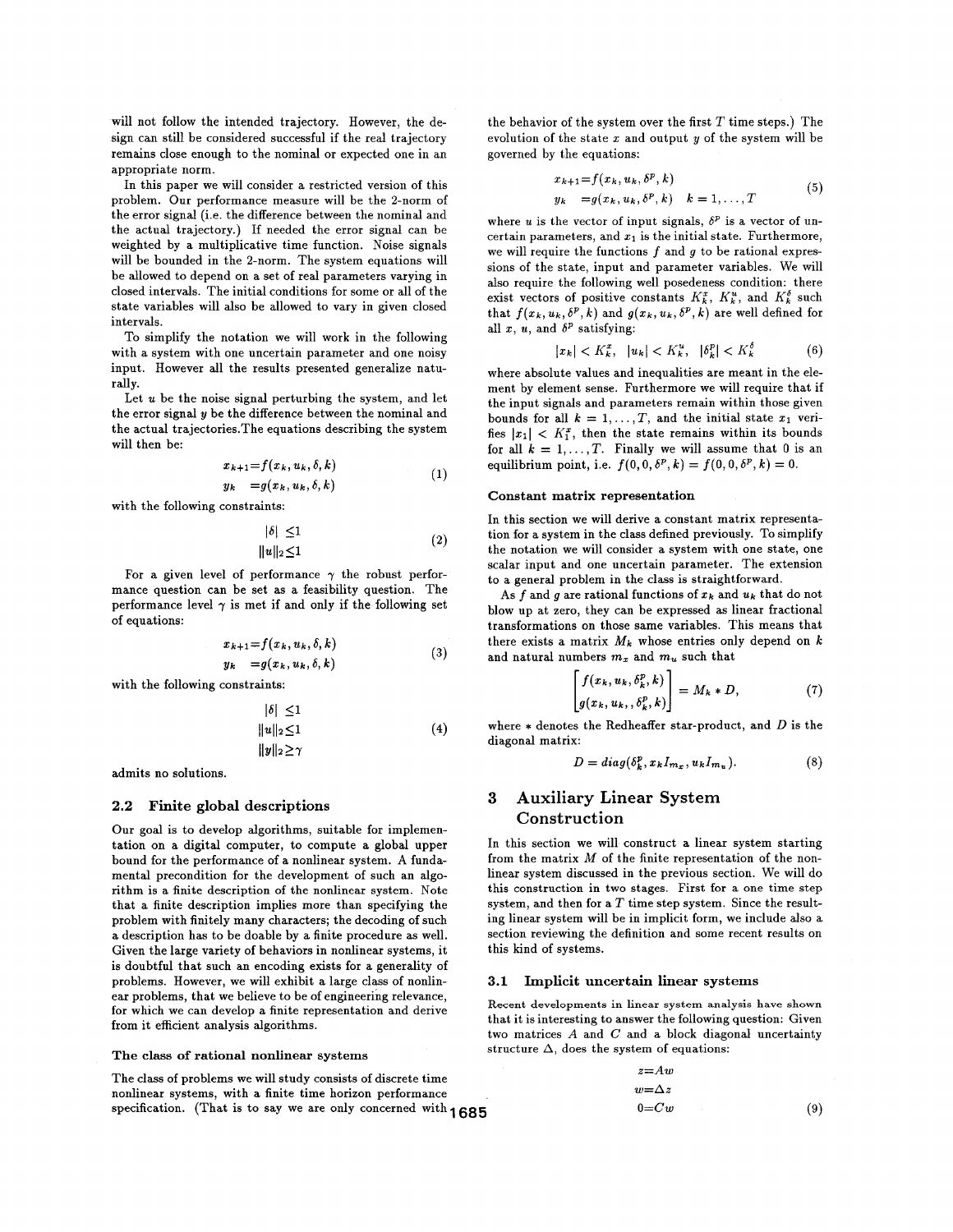

Figure **1:** First step in construction of auxiliary system

admit more than one solution for some allowable value **of**  the uncertain matrix  $\Delta$ ? A complete description of this problem is given in **[5],** where it is also shown that this question can be answered by computing a quantity  $\mu_{\Delta}(A, C)$ , similar in nature to the structured singular value. It is also shown there that upper and lower bounds similar in nature to those for the standard structured singular value can be developed to compute that quantity. We will need in this paper a sufficient condition for the answer to the question to be no. We reproduce here without proof the following:

**Theorem 1** *[5]* **If** *there is* **a solution** *to* **the linear matrix inequality:** 

$$
C^{\perp}(A^t D_t^* D_t A - D_r^* D_r) C^{\perp^*} < 0 \tag{10}
$$

where  $D_r$  and  $D_l$  are positive definite matrices verifying  $D_l \Delta = \Delta D_r$  for all  $\Delta$  with  $\|\Delta\| \leq 1$ , then the system of **equations** *(9)* **admits only** *the* **trivial solution.** 

In general an implicit uncertain system, denoted  $(A, C, \Delta)$ with input  $u$  and output  $y$  is defined by the system of equations

$$
\begin{bmatrix} z \\ y \end{bmatrix} = A \begin{bmatrix} v \\ u \end{bmatrix} \tag{11}
$$

$$
v=\Delta z.\tag{12}
$$

# **3.2 Auxiliary Linear System**

We will construct an auxiliary linear system from the original nonlinear one through a series of steps.

#### **Auxiliary system for a** length **1 time** horizon

First, consider the uncertain linear system with matrix *M*  (from the previous section) and uncertainty structure  $\Delta=$  $diag(\delta^p, \delta^x I_{m_x}, \delta^u I_{m_u})$ . This system is then governed by the equations

$$
\begin{bmatrix} \chi_{k+1} \\ \gamma_k \end{bmatrix} = (M * \Delta)\nu.
$$
 (13)

**A** block diagram for this system is shown in Figure 1.

Partition the matrix *M* compatibly with the signals in Figure 1. Extend this linear system to have four extra inputs  $v^1$ ,  $v^2$ ,  $\omega^1$ , and  $\omega^2$  and two outputs  $\zeta^1$  and  $\zeta^2$  and extend also the corresponding uncertainty structure as shown  $\delta^x = \omega^1 = x_k$ in Figure 2. Denote by  $M_e$  and  $\Delta_e$  the resulting system  $1686$ 



Figure 2: Second step in construction of auxiliary system matrix and uncertainty structure. We will have:

$$
M_e = \begin{bmatrix} M_{11} & M_{12} & 0 & M_{13} & 0 & M_{14} & 0 & 0 \\ M_{21} & M_{22} & 0 & M_{23} & 0 & M_{24} & 0 & 0 \\ 0 & 0 & 0 & 0 & 0 & 1 & 0 & 0 \\ M_{31} & M_{32} & 0 & M_{33} & 0 & M_{34} & 0 & 0 \\ 0 & 0 & 0 & 0 & 0 & 1 & 0 & 0 \\ M_{41} & M_{42} & 0 & M_{43} & 0 & M_{44} & 0 & 0 \\ M_{51} & M_{52} & 0 & M_{53} & 0 & M_{54} & 0 & 0 \end{bmatrix}
$$
(14)

and

$$
\Delta_e = \begin{bmatrix} \delta & & & \\ \delta^x I & & & \\ & \delta^x & & \\ & & \delta^u I & \\ & & & \delta^u \end{bmatrix} . \tag{15}
$$

The final step in the development of the auxiliary system is adding linear implicit constraint on the inputs signals. Add to the system in Figure 2 the two linear constraints:<br> $v^1 - \omega^1 = 0$ 

$$
v1 - \omega1 = 0
$$
  

$$
v2 - \omega2 = 0.
$$
 (16)

The resulting set of equations characterizes an implicit uncertain linear system **as** those described in Section **3.1,** and can be represented by the block diagram in Figure **3,** where *Ce* is the matrix

$$
C_e = \begin{bmatrix} 0 & 0 & 1 & 0 & 0 & 0 & -1 & 0 \\ 0 & 0 & 0 & 0 & 1 & 0 & 0 & -1 \end{bmatrix} . \tag{17}
$$

The following lemma establishes the conection between the nonlinear and the auxiliary system. **Lemma 1** *If*  $\nu = 1$ ,  $\omega^1 = x_k$ , and  $\omega^2 = u_k$  then

$$
\chi_{k+1} = f(x_k, u_k, \delta_k^p, k) = x_{k+1} \n\gamma_k = g(x_k, u_k, \delta_k^p, k) = y_k
$$
\n(18)

**Proof:** Note that the extension of the system was done so that

$$
v^1 = \delta^x \nu
$$
  

$$
v^2 = \delta^u \nu.
$$
 (19)

So, setting  $\nu = 1$  in equations (19), we have  $v^i = \delta^i$ . Substituting these expressions in equations **(16)** we have

$$
\delta^x = \omega^1 = x_k
$$
  

$$
\delta^u = \omega^2 = u_k.
$$
 (20)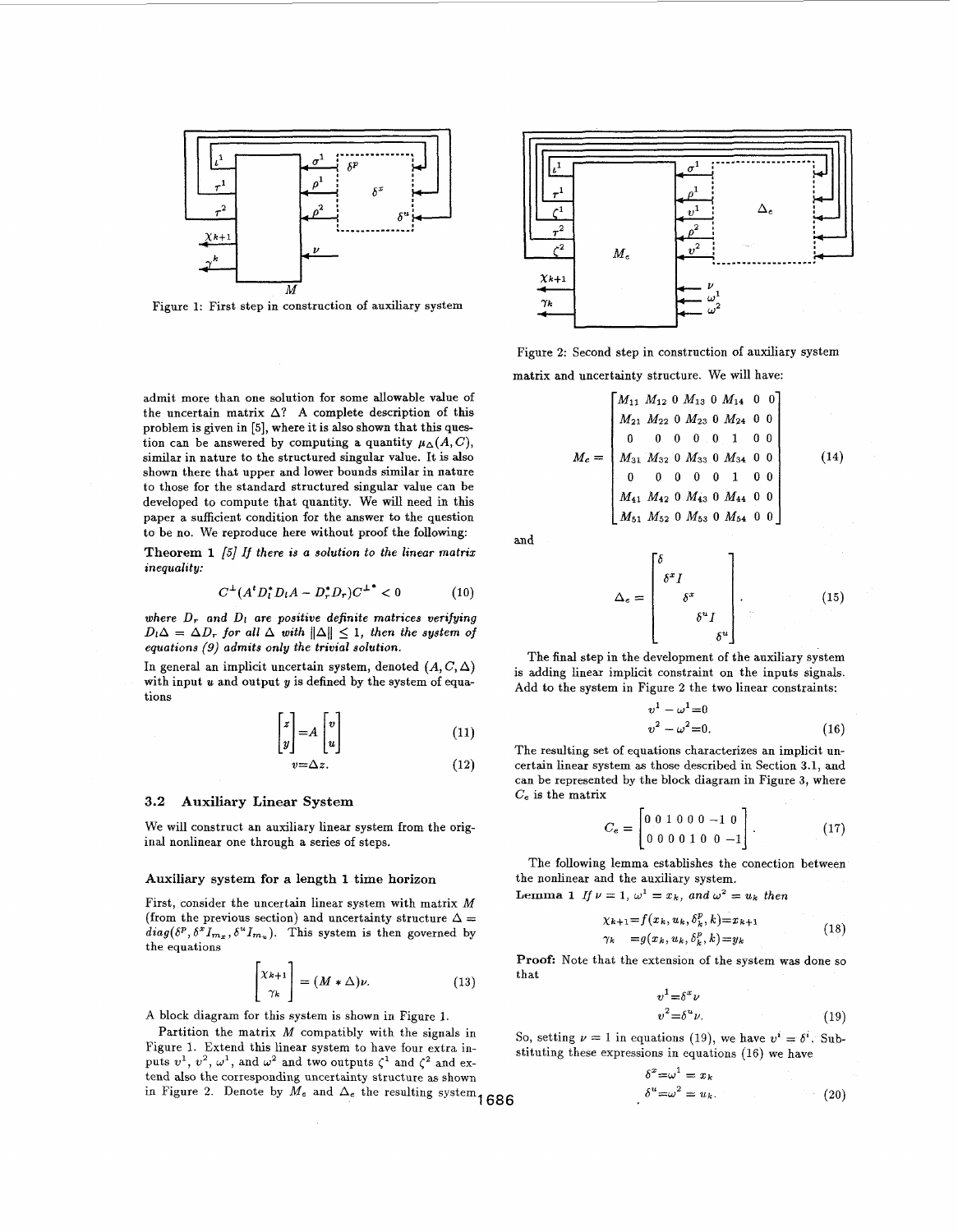

Figure **3:** Third step in construction of auxiliary system

Since

$$
\begin{bmatrix} \chi_{k+1} \\ \gamma_k \end{bmatrix} = (M * \Delta)\nu
$$
  

$$
\begin{bmatrix} x_{k+1} \\ y_k \end{bmatrix} = M * D,
$$
 (21)

substitution of **(20)** in **(21)** gives the desired result. We finish this section with a technical lemma we will need for the main theorem of this paper:

**Lemma 2** *If*  $\nu = \omega^1 = \omega^2 = 0$ ,  $\delta^p < K^p$ ,  $|\delta^x| < K^x$ , and  $|\delta^u| < K^u$  then all signals in Figure 3 are 0.

**Proof:** The norm bound conditions in  $\delta^p$ ,  $\delta^x$  and  $\delta^u$ , imply that  $M_e * \Delta_e$  is a well posed linear fractional transformation. This means that the system of linear equations it defines has a unique solution. Since for a linear system *0* is a solution when the inputs are set to 0 the lemma follows.

#### **Auxiliary system for a length** *T* **time horizon**

For one time step, Lemma **1** shows that the auxiliary linear system state and outputs track those of the nonlinear one. This result can be extended to any time horizon of finite length *T* by concatenating as many instances of the auxiliary system in a simple fashion. In this section we show how to carry out that concatenation. For simplicity in notation we will show how to do this concatenation for two time steps; the generalization to any finite number of steps is straightforward. Consider the matrices  $M_e^1, M_e^2, \Delta_e^1$ , and  $\Delta_e^2$ , that define the auxiliary system for the first two time steps. First, connect them **as** shown in Figure **4,** to form another uncertain system denoted  $(M_c, \Delta_c)$  The input vector  $a$  to the matrix  $M_c$  and the corresponding output vector will inherit from the auxiliary systems at time steps **1** and **2** the following partition:

$$
a = [t_1^1, \rho_1^1, v_1^1, \rho_1^2, v_1^2, t_2^1, \rho_2^1, v_2^1, \rho_2^2, v_2^2, \omega_1^1, \omega_1^2, \omega_2^2, \nu]^t
$$
  

$$
b = [\sigma_1^1, \tau_1^1, \zeta_1^1, \tau_1^2, \zeta_1^2, \sigma_2^1, \tau_2^1, \zeta_2^1, \tau_2^2, \zeta_2^2, \chi_3, \gamma_1, \gamma_2]^t. \quad (22)
$$

From Figure 4 note that the input  $\omega^1$  of the second auxiliary system has been connected to a signal whose value is

$$
\omega_2^1 = [M_{31}(1) 0 M_{32}(1) 0 0 0 0 0 0 0 M_{33}(1)]a.
$$
 (23)

where  $M_{ij}(1)$  corresponds to the *i*, *j* element of the partition of the matrix for the first auxiliary system used in previous<br>1687



Figure **4:** Two time-steps auxiliary system

section, and the *0* entries have dimensions compatible with the given partition of *a*. Add then to the system  $(M_c, \Delta)$ the following constraints in *a:* 

$$
v_1^1 - w_1^1 = 0
$$
  
\n
$$
v_1^2 - w_1^2 = 0
$$
  
\n
$$
v_2^1 - [M_{31}(1) 0 M_{32}(1) 0 0 0 0 0 0 0 0 M_{33}(1)]a = 0
$$
  
\n
$$
v_2^2 - w_2^2 = 0
$$
 (24)

We can write all this constraints **as** one vectorial equation in *a:* 

$$
Ca = 0.\t\t(25)
$$

We have thus defined a new implicit uncertain system  $(M_c, C, \Delta_e)$ . The following is a direct consequence of Lemma **1.** 

**Lemma 3** If  $\nu = 1$ ,  $\omega_1^1 = x_1$ ,  $\omega_1^2 = u_1$ , and  $\omega_1^2 = u_2$  then

$$
\begin{aligned}\n\chi_3 &= x_3\\ \n\gamma_k &= y_k \quad k = 1, 2\n\end{aligned} \tag{26}
$$

**Proof:** It follows from applying Lemma **1** to the first component of  $M_c$ , concluding that the  $\omega^2$  input of the second half is connected to a signal of value **22,** and applying again Lemma **1** to this second half.

We can repeat this procedure for all time steps. Note that in the final step we can include or omit the final state as part of the output. Whether we do so or not will depend on the nature of our problem and the performance specification being considered.

The second lemma of the preceeding section also generalizes to the length *T* horizon:

**Lemma 4** *If*  $\nu = \omega_1^1 = \omega_k^2 = 0$ , for  $k = 1, 2, |\delta_k^p| < K_k^p$ ,  $K_{k}^{x}$ , and  $|\delta_{k}^{u}|$  <  $K_{k}^{u}$  then all signals in Figure 4 are *0.* 

**Proof:** Apply Lemma **2** to the first block in the interconnection. Note that all signals that are propagated to the next block are zero, and apply Lemma **2** again.

Once again the generalization of this lemma to *T* time steps is immediate.

# **4 Performance Analysis**

We will now proceed to **show how the auxiliary system** just defined can be used to analyze performance for the class of nonlinear systems discussed in Section **2.2.** 

# **4.1 Nonlinear and auxiliary performance**

In order to be able to convert the performance specification from the original nonlinear system to the auxiliary linear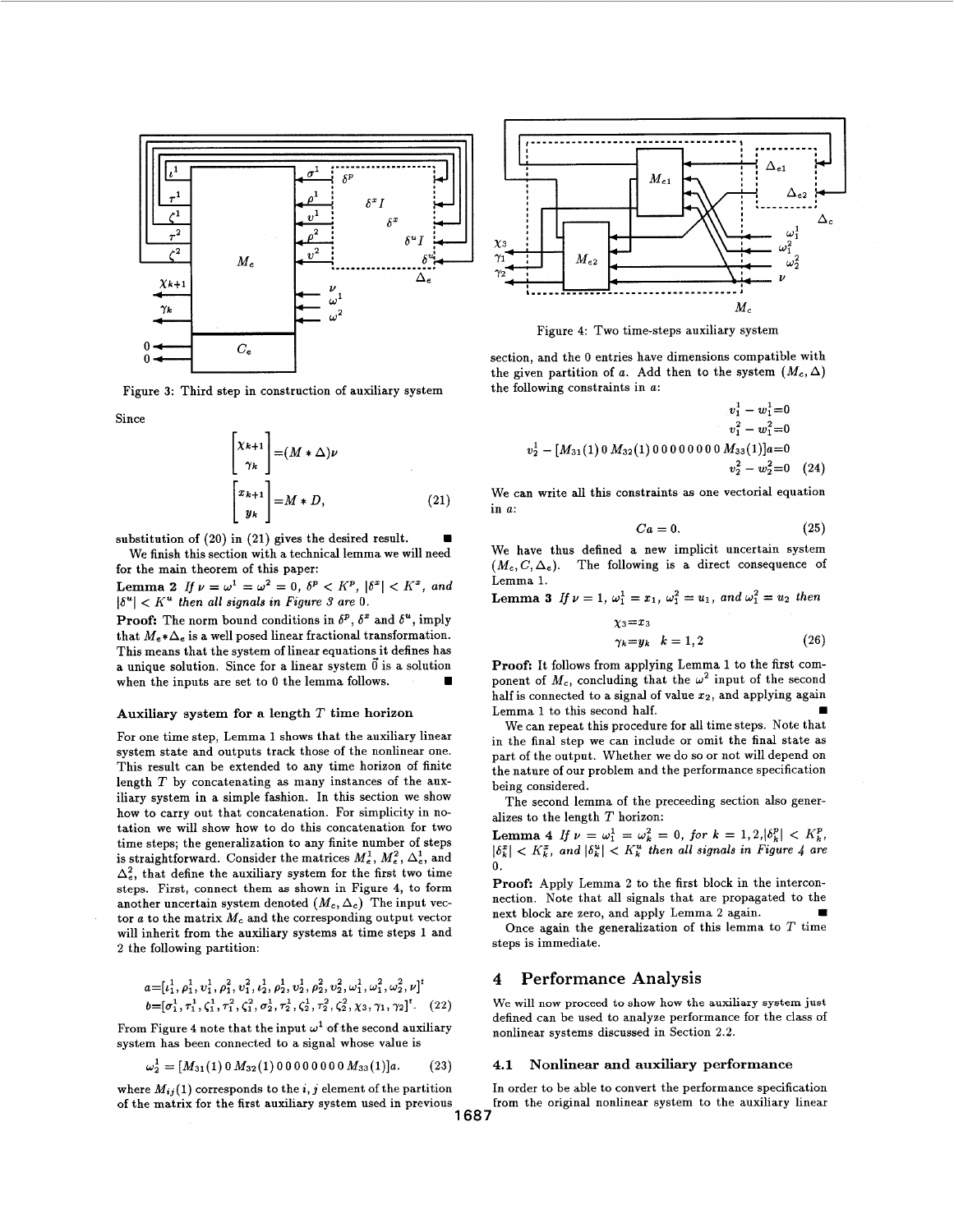

Figure 5: Analysis setup

one we will have to modify the latter slightly. Add one more output to the system  $(M_c, C, \Delta)$  by modifying the matrix  $M_c$  as shown in Figure 5. The constrained linear uncertain system in Figure 5 will be denoted  $(M_a, C, \Delta_a)$ .

Define the "norm bounded" uncertainty structures:

$$
\mathbf{B}\Delta_{\mathbf{e}} = \{blockdiag(\delta_1^p, \delta_1^x I_{m_x+1}, \delta_1^u I_{m_u+1}, \delta_2^p, \delta_2^x I_{m_x+1}, \\ \delta_2^u I_{m_u+1}, \dots, \delta_T^p, \delta_T^x I_{m_x+1}, \delta_T^u I_{m_u+1}), \\ |\delta_i^p| \le K_i^p, |\delta_i^x| \le K_i^u \cdot i = 1, \dots, T\}
$$

and

$$
\mathbf{B}\Delta_{\mathbf{a}} = \{blockdiag(\Delta_{\varepsilon}, \Delta_{p}, \Delta_{x_{1}}, \Delta_{\omega}), \Delta_{\varepsilon} \in \mathbf{B}\Delta, ||\Delta_{p}|| \leq 1, ||\Delta_{x_{1}}|| \leq 1, ||\Delta_{\omega}|| \leq 1 \}
$$

where  $\Delta_p$ ,  $\Delta_{x_1}$ , and  $\Delta_\omega$  are full matrices with dimensions defined by Figure **5.** (See **[7]** for a more detailed study of this analysis setup.)

We are now ready to state the main theorem of this paper that will allow us to derive a sufficient condition for performance of the original nonlinear system.

**Theorem 2** For all signals *u* with  $||u||_2 \leq 1$  and  $|u_k| < K_k^u$ and all initial states  $x_1 < K_k^u$  we will have  $||y||_2 \leq 1$  if and only if the performance auxdiary system *is* well posed for all  $\Delta_a \in \mathbf{B}\Delta_a$ 

**Proof:** First assume the system has a nonzero solution. Then  $\nu \neq 0$  because otherwise all signals are 0. This follows from  $\vec{\omega} = \Delta_{\omega} \nu$ ,  $x_1 = \Delta_x \nu$  and lemma 4. Since the equations are linear then there is also a solution with  $\nu = 1$ . The condition  $\|\Delta_u\| \leq 1$  implies that  $\|\vec{\omega}\| \leq 1$ , and the condition  $\|\Delta_p\| \leq 1$  implies then that  $\|\vec{\gamma}\| \geq 1$ . Since  $\nu = 1$  from Lemma **3** we conclude that there is an input and initial condition for the nonlinear system within the specified bounds such that  $||y|| > 1$ , and so the performance requirement is not met.

Conversely assume that an allowable initial state  $x_1$  and an allowable input signal *u* exist such that  $||y|| \ge 1$ . Then setting  $\nu = 1$ ,  $\vec{\omega} = u$ , and  $\omega_1^1 = x_1$  in the set of equations represented by Figure 5, we have  $\|\gamma\| \geq 1$ , and consequently there exists a  $\Delta_a \in \mathbf{B}\Delta_a$  such that the given system of equations has a nonzero solution.  $\blacksquare$ 

This theorem establishes the equivalence between analysis of a nonlinear system and analysis of a linear one. The solution of the given linear problem is NP-complete. The results thus tells us that solving the performance analysis question in the class of nonlinear systems being considered is not worse than an NP-complete problem whose size grows with the length of the time horizon. **1688**  $\delta - x_5 = 0$ .

#### **4.2** Sufficient conditions for performance

Once the problem of performance of the nonlinear system has been reduced to a performance question over a linear one, we can use the results of the linear theory to analyze problems in our class.

Note that without loss of generality we can assume that the performance bounds, the norm of the input and the bounds *K"* and *K"* are all **1.** Putting Theorems **2** and 1 together we conclude that:

**Theorem 3** The nonlinear system in (5) verifies the given performance specification if there are positive definite matrices  $D_l$  and  $D_r$  verifying  $\Delta_a D_l = D_r \Delta_a$  for all  $\Delta_a \in \Delta_a$ and such that:

$$
C^{\perp}(M_a^* D_l^* D_l M_a - D_r^* D_r)C^{\perp^*} < 0 \tag{27}
$$

A sufficient condition for performance of a nonlinear system can thus be reduced to solving a convex optimization problem over a finite dimensional space. The number of parameters in the optimization problem grows linearly with the length of the horizon *T.* The optimization problem takes the form of a Linear Matrix Inequality (LMI). Recent developments in systems theory have shown that several important problems can be reduced to solving LMI's and consequently a significant effort has been put in developing practical algorithms for them **[3].** Commercial packages are available that implement some of these methods *[2].* 

Current LMI solving algorithms usually have computation time growth proportional to the cube of the size of the matrix  $M_a$ . However these algorithms do not exploit the specific structure of our matrices and it is conceivable that cubic growth with *T* can be avoided by tailoring the standard algorithms to our specific case.

### *5* **Example**

We will test the analysis technique on simplified dynamics for the ducted fan experimental setup described in [I]. The nonlinear dynamics used are

| $\dot{x}_1\!=\!x_2$            |  |
|--------------------------------|--|
| $\dot{x}_2 = u_1 + u_2 x_5$    |  |
| $\dot{x}_3\!=\!x_4$            |  |
| $\dot{x}_4 =$<br>$-u_1x_5+u_2$ |  |
| $\dot{x}_5\!=\!x_6$            |  |
| $\dot{x}_6 = ru_1 + kx_2x_5,$  |  |

with the outputs defined as

$$
\begin{cases}\n y_1 = x_1 \\
 y_2 = x_3 \\
 y_3 = x_5.\n\end{cases}
$$
\n(29)

Since *25* appears in all the nonlinear terms, we will rewrite these equations as

 $x_1 = x_2$  $\dot{x}_2 = u_1 + u_2 \delta$  $x_3=x_4$  $(30)$  $-u_1x_5 + u_2$  $x_5 = x_6$  $x_6 = ru_1 + kx_2\delta$ with the constraint

$$
^{\rm 688}
$$

 $(31)$